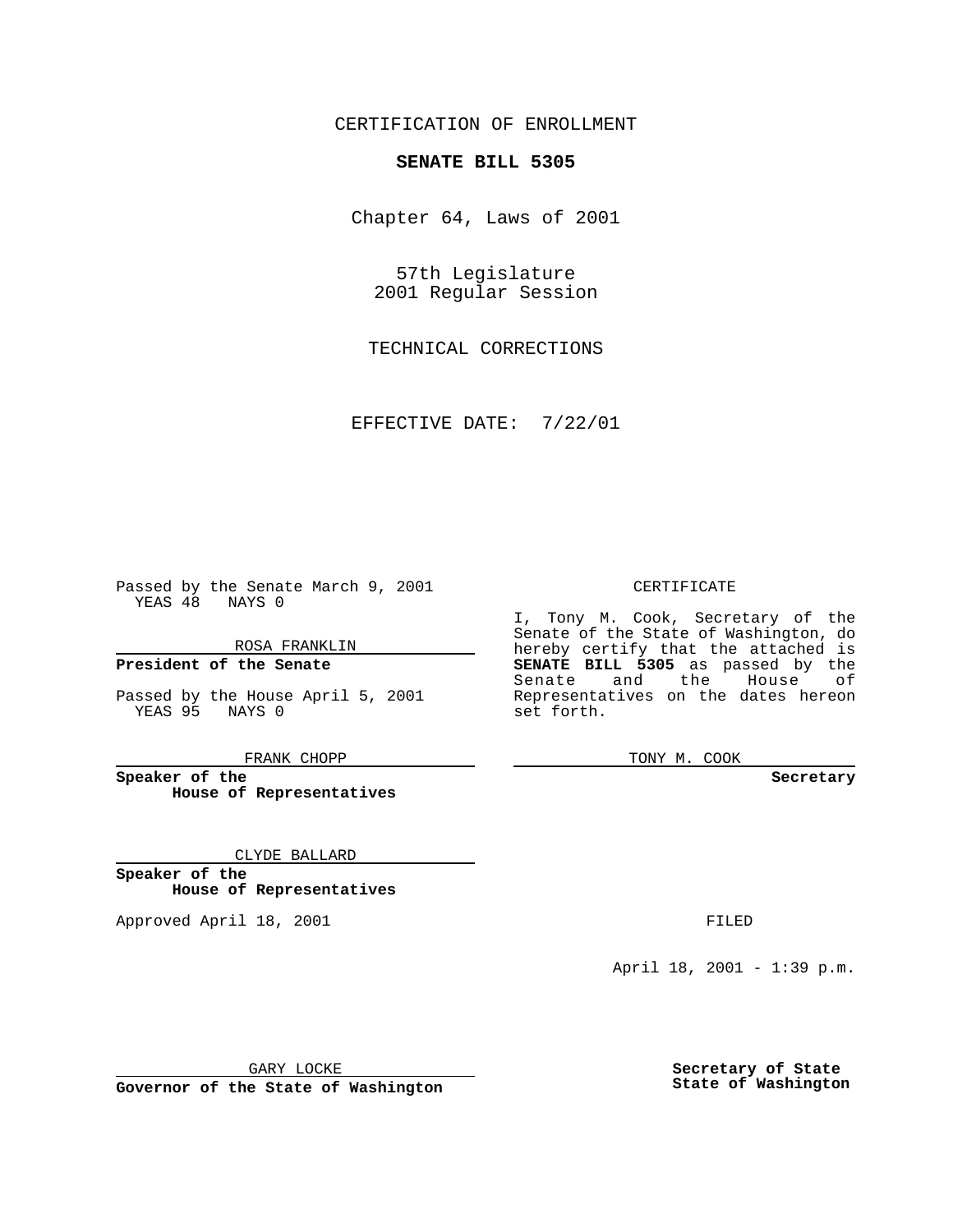## **SENATE BILL 5305** \_\_\_\_\_\_\_\_\_\_\_\_\_\_\_\_\_\_\_\_\_\_\_\_\_\_\_\_\_\_\_\_\_\_\_\_\_\_\_\_\_\_\_\_\_\_\_

\_\_\_\_\_\_\_\_\_\_\_\_\_\_\_\_\_\_\_\_\_\_\_\_\_\_\_\_\_\_\_\_\_\_\_\_\_\_\_\_\_\_\_\_\_\_\_

Passed Legislature - 2001 Regular Session

**State of Washington 57th Legislature 2001 Regular Session**

**By** Senators Constantine and McCaslin; by request of Office of the Code Reviser

Read first time 01/18/2001. Referred to Committee on Transportation.

 AN ACT Relating to correction of outdated references and double amendments in the Revised Code of Washington; amending RCW 29.24.035, 34.05.660, 42.17.316, 46.16.065, 46.16.374, 46.61.524, 46.70.029, 46.70.180, 46.79.010, 46.79.020, 46.79.110, 46.80.030, 47.46.040, and 82.80.020; and reenacting RCW 46.20.285.

BE IT ENACTED BY THE LEGISLATURE OF THE STATE OF WASHINGTON:

 **Sec. 1.** RCW 29.24.035 and 1989 c 215 s 5 are each amended to read as follows:

 A nominating petition submitted under this chapter shall clearly identify the name of the minor party or independent candidate convention as it appears on the certificate of nomination as required 12 by RCW  $(29.24.030(3))$  29.24.040(3). The petition shall also contain a statement that the person signing the petition is a registered voter of the state of Washington and shall have a space for the voter to sign his or her name and to print his or her name and address. No person may sign more than one nominating petition under this chapter for an office for a primary or election.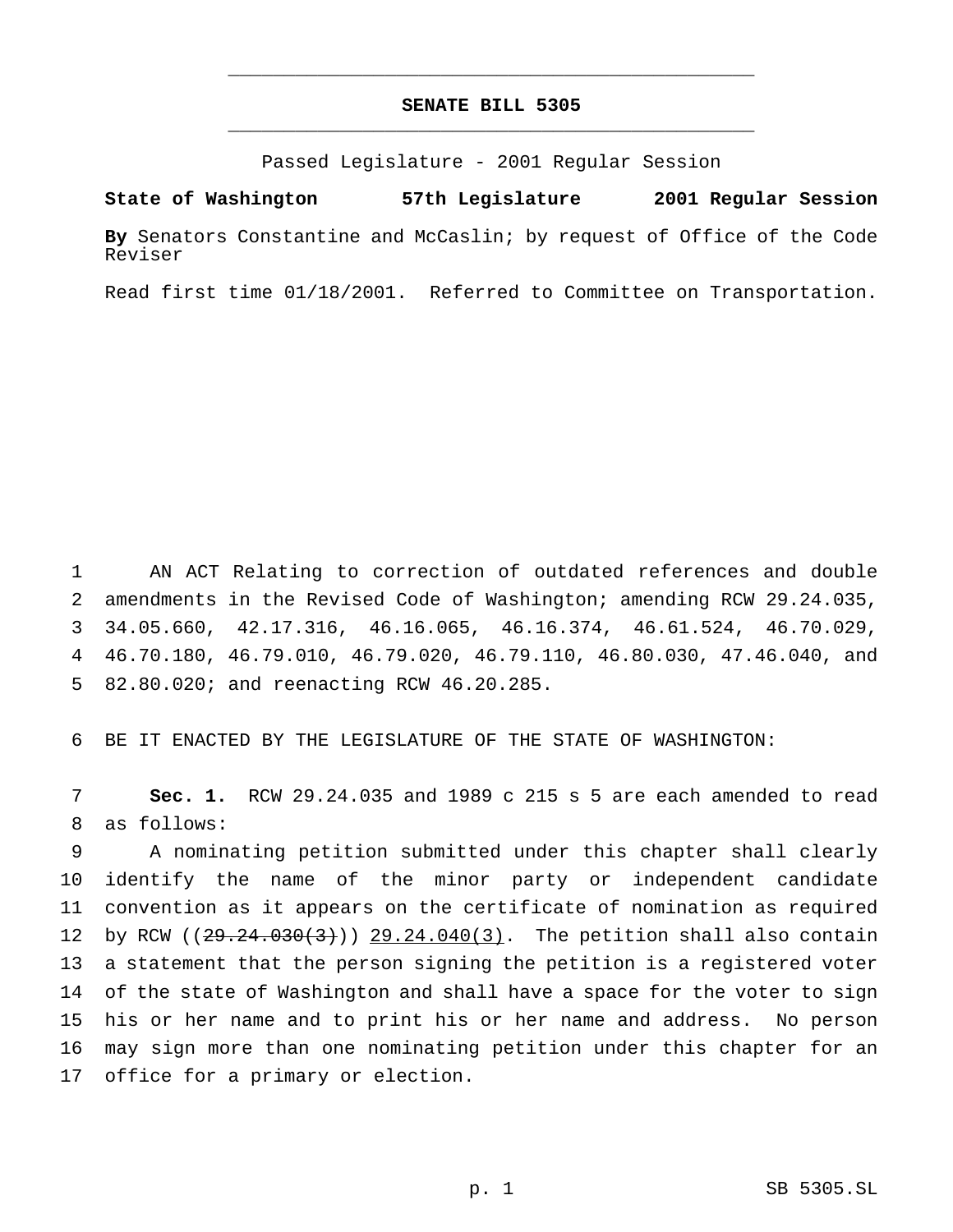1 EXPLANATORY NOTE<br>2 The reference to RCW 29.24.030(3) appear The reference to RCW 29.24.030(3) appears to be erroneous. The section governing the certificate of nomination is RCW 29.24.040(3).

 **Sec. 2.** RCW 34.05.660 and 1988 c 288 s 606 are each amended to read as follows:

 It is the express policy of the legislature that establishment of procedures for review of administrative rules by the legislature and 9 the notice of objection required by RCW  $34.05.630((\frac{2}{2})) (3)$  and 34.05.640(2) in no way serves to establish a presumption as to the legality or constitutionality of a rule in any subsequent judicial proceedings interpreting such rules.

 EXPLANATORY NOTE RCW 34.05.630 was amended by 1987 c 451 s 2, changing subsection (2) to subsection (3).

 **Sec. 3.** RCW 42.17.316 and 1994 sp.s. c 9 s 726 are each amended to read as follows:

 The disclosure requirements of this chapter shall not apply to 19 records of the ((committee)) entity obtained in an action under RCW 18.71.300 through 18.71.340.

 EXPLANATORY NOTE RCW 18.71.300 was amended by 1998 c 132 s 3, changing the definition of "committee" to "entity."

 **Sec. 4.** RCW 46.16.065 and 1975 1st ex.s. c 118 s 4 are each amended to read as follows:

 In lieu of the fees provided in RCW ((46.16.060)) 46.16.0621, private passenger car one or two-wheel trailers of two thousand pounds gross weight or less, may be licensed upon the payment of a license fee in the sum of four dollars and fifty cents or, if the vehicle was previously licensed in this state and has not been registered in another jurisdiction in the intervening period, a renewal license fee in the sum of three dollars and twenty-five cents, but only if such trailers are to be operated upon the public highway by the owners thereof. It is the intention of the legislature that this reduced license shall be issued only as to trailers operated for personal use of the owners and not trailers held for rental to the public.

### EXPLANATORY NOTE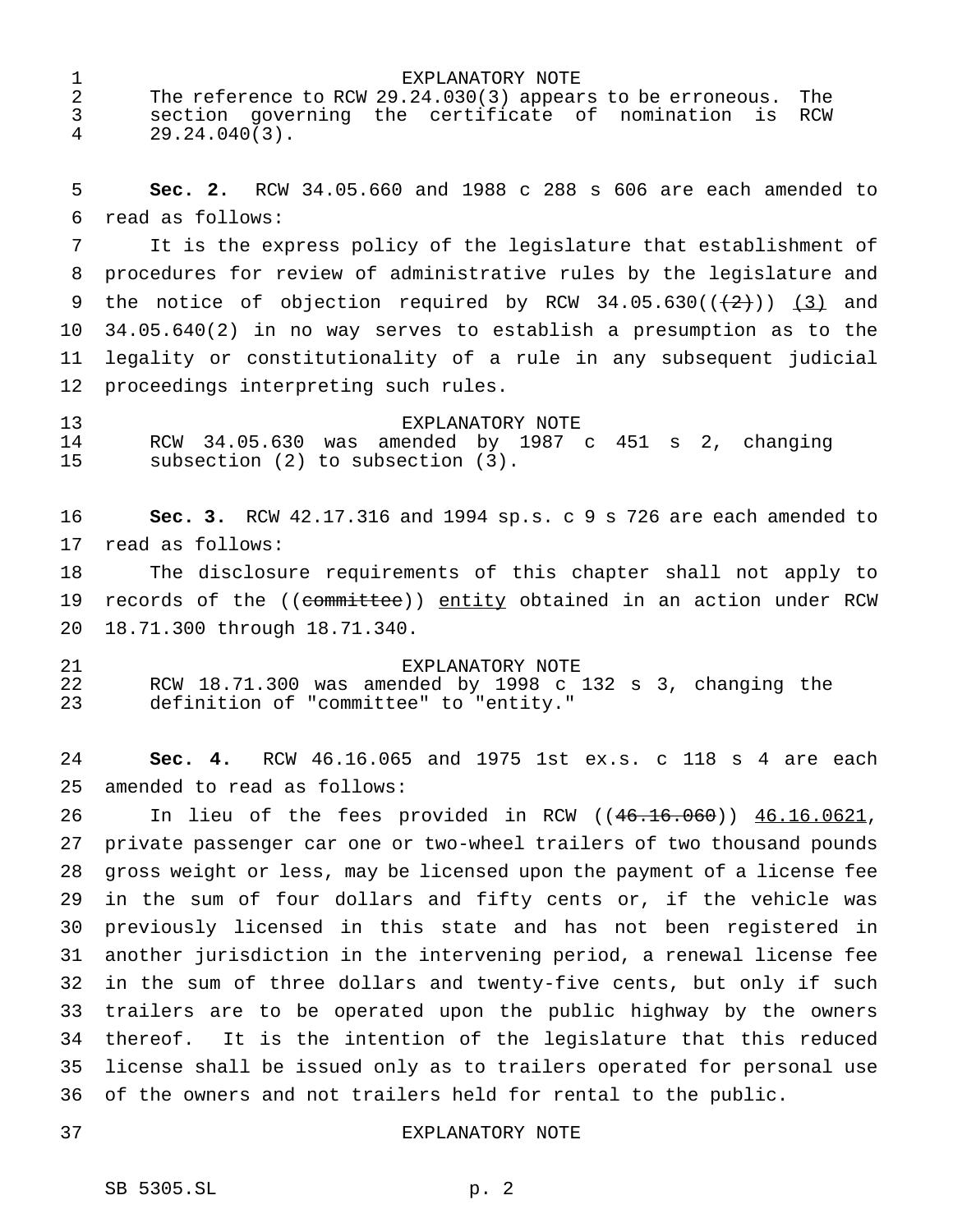RCW 46.16.060 was repealed by 2000 1st sp.s. c 1 s 2. For later enactment, see RCW 46.16.0621.

 **Sec. 5.** RCW 46.16.374 and 1996 c 139 s 1 are each amended to read as follows:

 (1) If the eligible applicant bears the entire cost of plate production, the department shall provide for the issuance of special license plates, in lieu of regular motor vehicle license plates, for passenger vehicles having manufacturers' rated carrying capacities of one ton or less that are owned or leased by an officer of the Taipei Economic and Cultural Office. The department shall issue the special license plates in a distinguishing color, running in a separate numerical series, and bearing the words "Foreign Organization." A vehicle for which special license plates are issued under this section 14 is exempt from regular license fees under RCW ((46.16.060, excise tax 15 under RCW 82.44.020,)) 46.16.0621 and any additional vehicle license fees imposed under RCW 82.80.020.

 (2) Whenever the owner or lessee as provided in subsection (1) of this section transfers or assigns the interest or title in the motor vehicle for which the special plates were issued, the plates must be removed from the motor vehicle, and if another qualified vehicle is acquired, attached to that vehicle, and the director must be immediately notified of the transfer of the plates; otherwise the removed plates must be immediately forwarded to the director to be destroyed. Whenever the owner or lessee as provided in subsection (1) of this section is for any reason relieved of his or her duties as a representative of a recognized foreign organization, he or she shall immediately forward the special plates to the director, who shall upon receipt dispose of the plates as otherwise provided by law.

 EXPLANATORY NOTE RCW 46.16.060 and 82.44.020 were repealed by 2000 1st sp.s. c 1 s 2. For later enactment of RCW 46.16.060, see RCW 46.16.0621.

 **Sec. 6.** RCW 46.20.285 and 1998 c 207 s 4 and 1998 c 41 s 3 are each reenacted to read as follows:

 The department shall forthwith revoke the license of any driver for the period of one calendar year unless otherwise provided in this section, upon receiving a record of the driver's conviction of any of the following offenses, when the conviction has become final: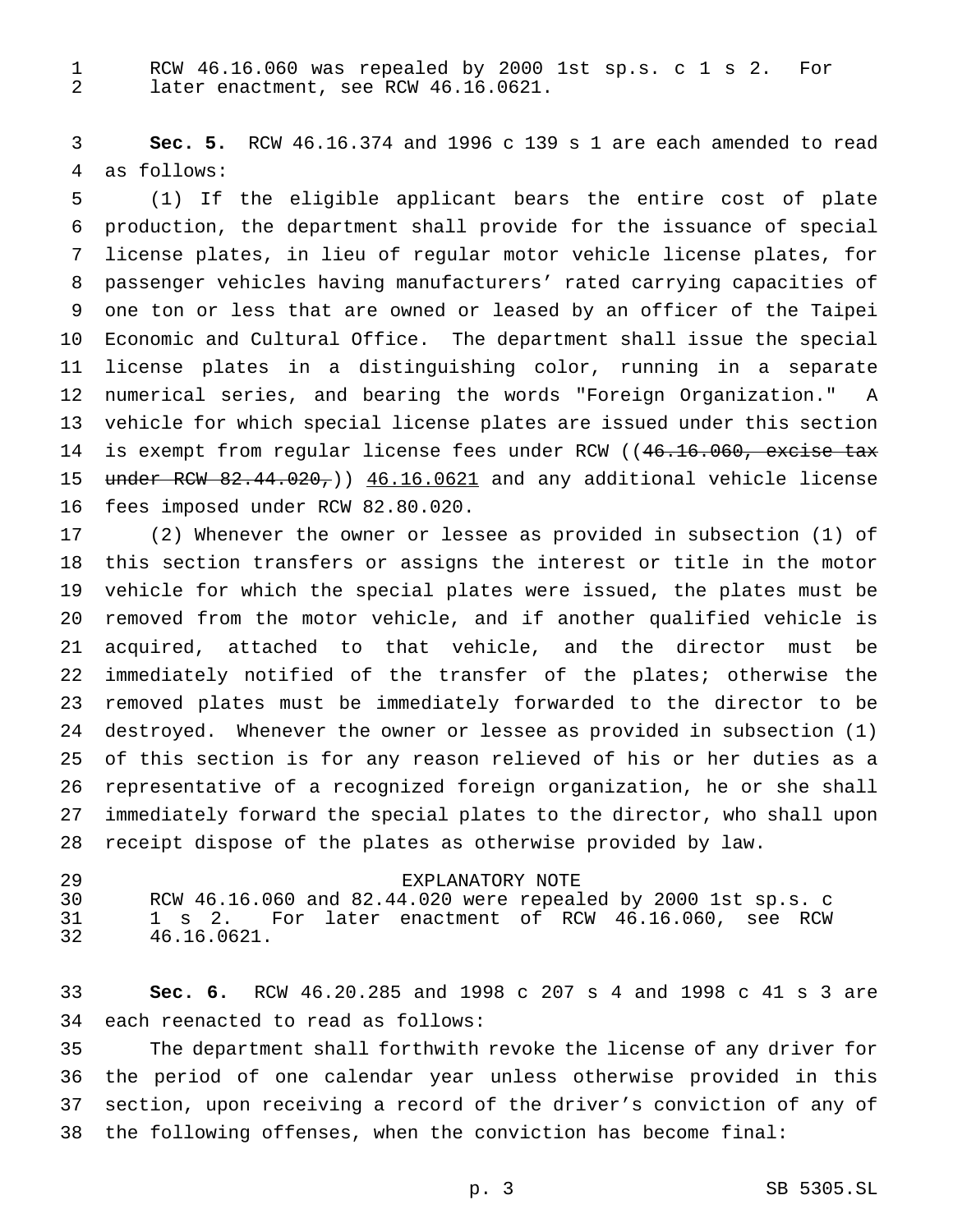(1) For vehicular homicide the period of revocation shall be two years. The revocation period shall be tolled during any period of total confinement for the offense;

 (2) Vehicular assault. The revocation period shall be tolled during any period of total confinement for the offense;

 (3) Driving a motor vehicle while under the influence of intoxicating liquor or a narcotic drug, or under the influence of any other drug to a degree which renders the driver incapable of safely driving a motor vehicle, for the period prescribed in RCW 46.61.5055; 10 (4) Any felony in the commission of which a motor vehicle is used; (5) Failure to stop and give information or render aid as required under the laws of this state in the event of a motor vehicle accident resulting in the death or personal injury of another or resulting in 14 damage to a vehicle that is driven or attended by another;

 (6) Perjury or the making of a false affidavit or statement under oath to the department under Title 46 RCW or under any other law relating to the ownership or operation of motor vehicles;

 (7) Reckless driving upon a showing by the department's records that the conviction is the third such conviction for the driver within a period of two years.

 EXPLANATORY NOTE RCW 46.20.285 was amended twice during the 1998 legislative session, each without reference to the other. This reenactment merges the two versions to carry out the policy of the later, more inclusive amendment.

 **Sec. 7.** RCW 46.61.524 and 2000 c 28 s 40 are each amended to read as follows:

 (1) A person convicted under RCW 46.61.520(1)(a) or 46.61.522(1)(b) 29 shall, as a condition of community ((supervision)) custody imposed under RCW 9.94A.383 or community placement imposed under RCW 9.94A.660, complete a diagnostic evaluation by an alcohol or drug dependency agency approved by the department of social and health services or a qualified probation department, as defined under RCW 46.61.516 that has been approved by the department of social and health services. This report shall be forwarded to the department of licensing. If the person is found to have an alcohol or drug problem that requires treatment, the person shall complete treatment in a program approved by the department of social and health services under chapter 70.96A RCW. If the person is found not to have an alcohol or drug problem that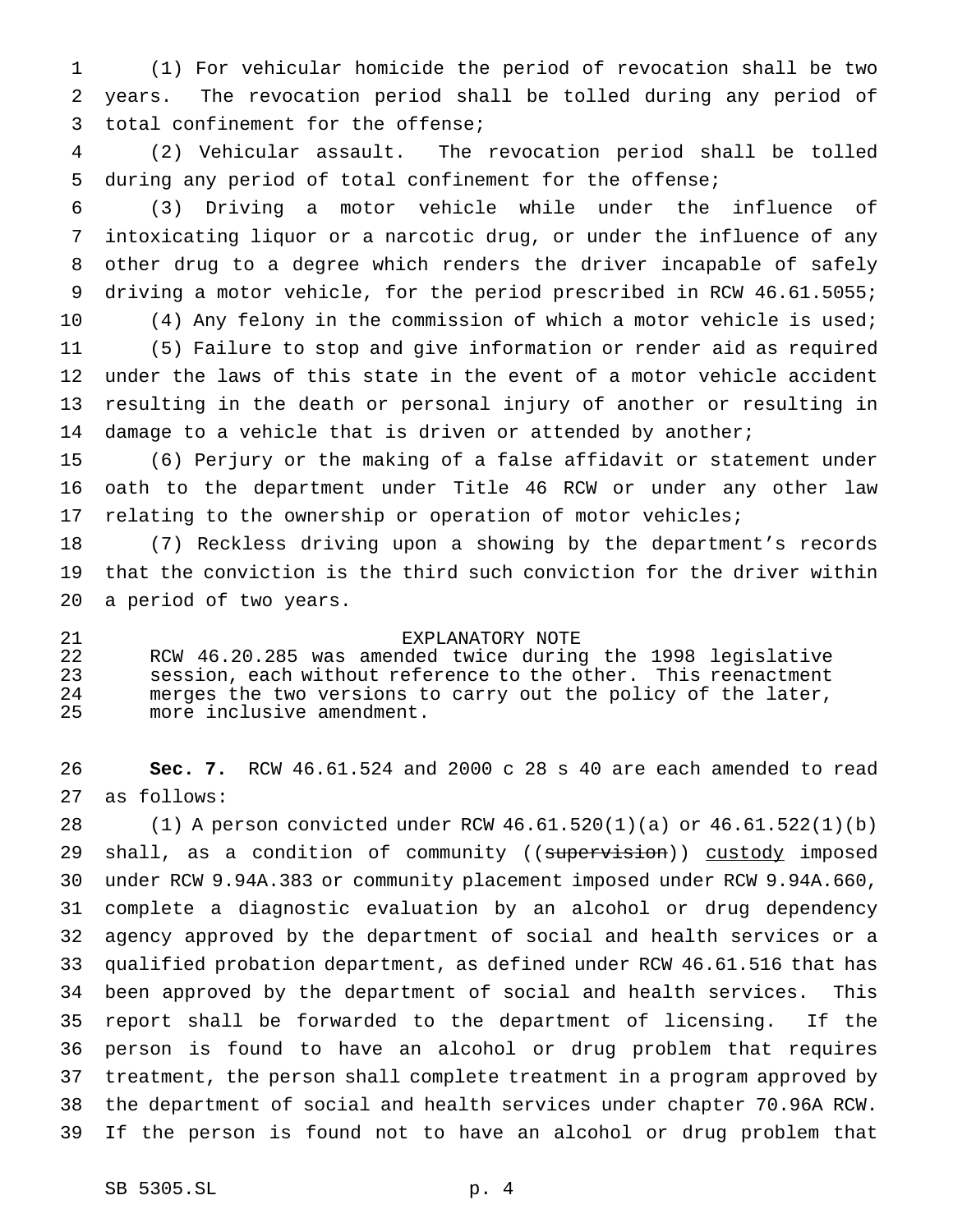requires treatment, he or she shall complete a course in an information school approved by the department of social and health services under chapter 70.96A RCW. The convicted person shall pay all costs for any evaluation, education, or treatment required by this section, unless the person is eligible for an existing program offered or approved by the department of social and health services. Nothing in chapter 348, Laws of 1991 requires the addition of new treatment or assessment facilities nor affects the department of social and health services use of existing programs and facilities authorized by law.

 (2) As provided for under RCW 46.20.285, the department shall revoke the license, permit to drive, or a nonresident privilege of a person convicted of vehicular homicide under RCW 46.61.520 or vehicular assault under RCW 46.61.522. The department shall determine the eligibility of a person convicted of vehicular homicide under RCW 46.61.520(1)(a) or vehicular assault under RCW 46.61.522(1)(b) to receive a license based upon the report provided by the designated alcoholism treatment facility or probation department, and shall deny reinstatement until satisfactory progress in an approved program has been established and the person is otherwise qualified.

# EXPLANATORY NOTE

 RCW 9.94A.383 was amended by 1999 c 196 s 10, changing the term "community supervision" to "community custody."

 **Sec. 8.** RCW 46.70.029 and 1990 c 250 s 63 are each amended to read as follows:

 Listing dealers shall transact dealer business by obtaining a listing agreement for sale, and the buyer's purchase of the mobile home shall be handled as dealer inventory. All funds from the purchaser shall be placed in a trust account until the sale is completed, except that the dealer shall pay any outstanding liens against the mobile home from these funds. Where title has been delivered to the purchaser, the listing dealer shall pay the amount due a seller within ten days after the sale of a listed mobile home. A complete account of all funds received and disbursed shall be given to the seller or consignor after the sale is completed. The sale of listed mobile homes imposes the 35 same duty under RCW  $((46.12.120))$   $46.70.122$  on the listing dealer as any other sale.

 EXPLANATORY NOTE RCW 46.12.120 was recodified as RCW 46.70.122 pursuant to 1993 c 307 s 18.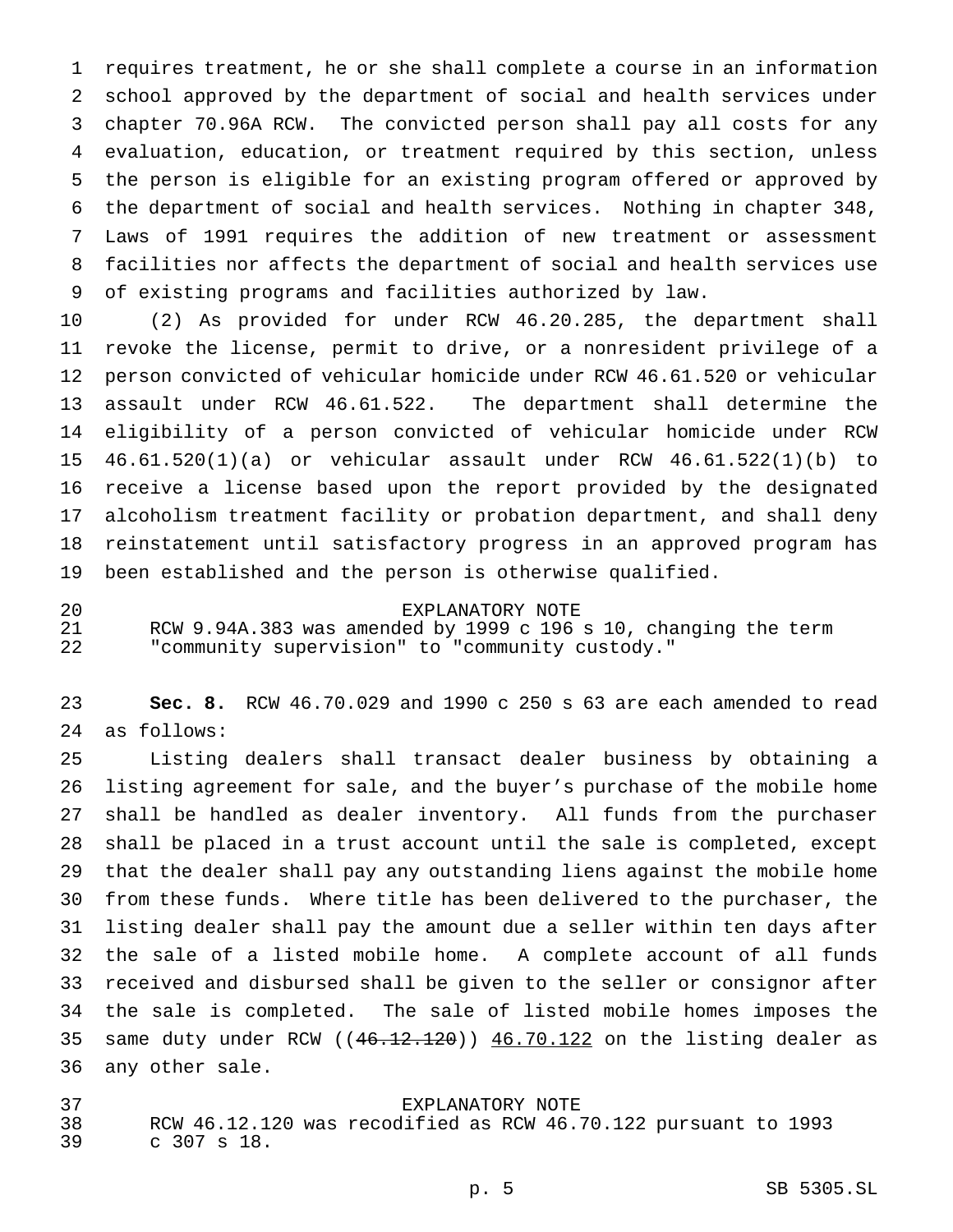**Sec. 9.** RCW 46.70.180 and 1999 c 398 s 10 are each amended to read as follows:

Each of the following acts or practices is unlawful:

 (1) To cause or permit to be advertised, printed, displayed, published, distributed, broadcasted, televised, or disseminated in any manner whatsoever, any statement or representation with regard to the sale or financing of a vehicle which is false, deceptive, or misleading, including but not limited to the following:

 (a) That no down payment is required in connection with the sale of a vehicle when a down payment is in fact required, or that a vehicle may be purchased for a smaller down payment than is actually required; (b) That a certain percentage of the sale price of a vehicle may be financed when such financing is not offered in a single document evidencing the entire security transaction;

 (c) That a certain percentage is the amount of the service charge to be charged for financing, without stating whether this percentage 17 charge is a monthly amount or an amount to be charged per year;

 (d) That a new vehicle will be sold for a certain amount above or below cost without computing cost as the exact amount of the factory 20 invoice on the specific vehicle to be sold;

 (e) That a vehicle will be sold upon a monthly payment of a certain amount, without including in the statement the number of payments of that same amount which are required to liquidate the unpaid purchase price.

 (2) To incorporate within the terms of any purchase and sale agreement any statement or representation with regard to the sale or financing of a vehicle which is false, deceptive, or misleading, including but not limited to terms that include as an added cost to the selling price of a vehicle an amount for licensing or transfer of title of that vehicle which is not actually due to the state, unless such amount has in fact been paid by the dealer prior to such sale.

 (3) To set up, promote, or aid in the promotion of a plan by which vehicles are to be sold to a person for a consideration and upon further consideration that the purchaser agrees to secure one or more persons to participate in the plan by respectively making a similar purchase and in turn agreeing to secure one or more persons likewise to join in said plan, each purchaser being given the right to secure money, credits, goods, or something of value, depending upon the number of persons joining the plan.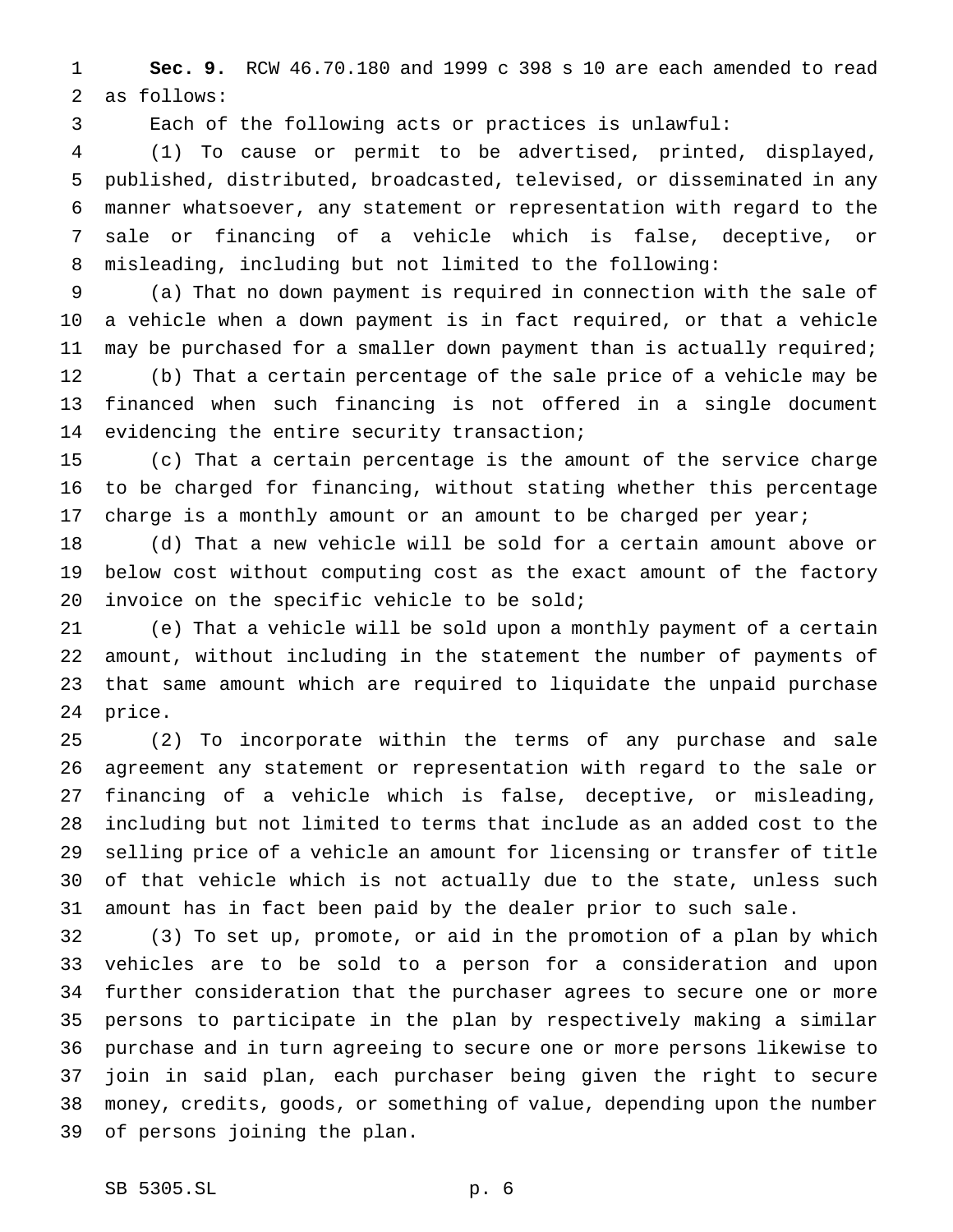(4) To commit, allow, or ratify any act of "bushing" which is defined as follows: Taking from a prospective buyer of a vehicle a written order or offer to purchase, or a contract document signed by the buyer, which:

 (a) Is subject to the dealer's, or his or her authorized representative's future acceptance, and the dealer fails or refuses within three calendar days, exclusive of Saturday, Sunday, or legal holiday, and prior to any further negotiations with said buyer, either (i) to deliver to the buyer the dealer's signed acceptance, or (ii) to void the order, offer, or contract document and tender the return of any initial payment or security made or given by the buyer, including but not limited to money, check, promissory note, vehicle keys, a trade-in, or certificate of title to a trade-in; or

 (b) Permits the dealer to renegotiate a dollar amount specified as trade-in allowance on a vehicle delivered or to be delivered by the buyer as part of the purchase price, for any reason except:

 (i) Failure to disclose that the vehicle's certificate of ownership has been branded for any reason, including, but not limited to, status as a rebuilt vehicle as provided in RCW 46.12.050 and 46.12.075; or

 (ii) Substantial physical damage or latent mechanical defect occurring before the dealer took possession of the vehicle and which could not have been reasonably discoverable at the time of the taking 23 of the order, offer, or contract; or

 (iii) Excessive additional miles or a discrepancy in the mileage. "Excessive additional miles" means the addition of five hundred miles or more, as reflected on the vehicle's odometer, between the time the vehicle was first valued by the dealer for purposes of determining its trade-in value and the time of actual delivery of the vehicle to the dealer. "A discrepancy in the mileage" means (A) a discrepancy between the mileage reflected on the vehicle's odometer and the stated mileage on the signed odometer statement; or (B) a discrepancy between the mileage stated on the signed odometer statement and the actual mileage on the vehicle; or

 (c) Fails to comply with the obligation of any written warranty or guarantee given by the dealer requiring the furnishing of services or repairs within a reasonable time.

 (5) To commit any offense relating to odometers, as such offenses are defined in RCW 46.37.540, 46.37.550, 46.37.560, and 46.37.570. A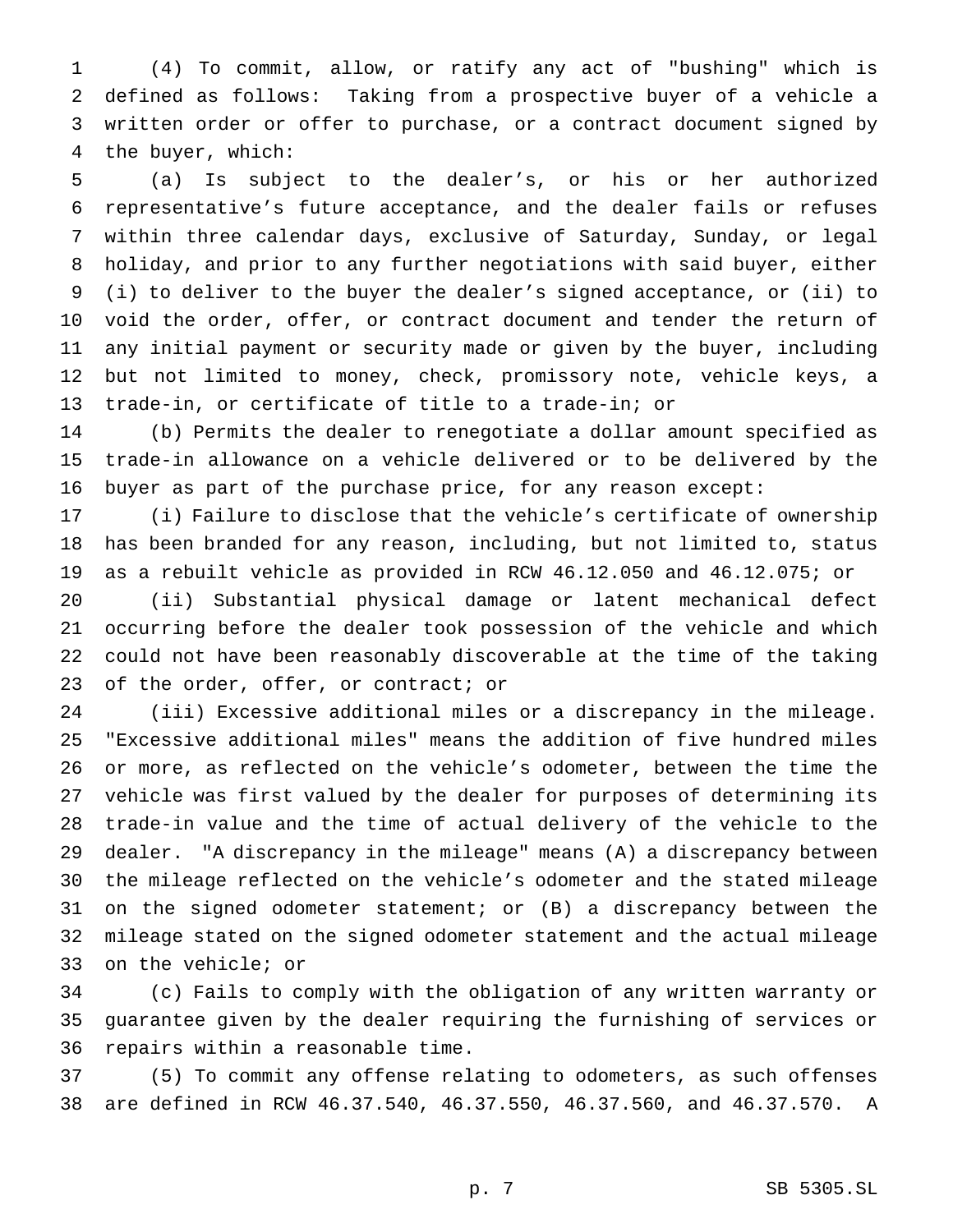violation of this subsection is a class C felony punishable under chapter 9A.20 RCW.

 (6) For any vehicle dealer or vehicle salesperson to refuse to furnish, upon request of a prospective purchaser, for vehicles previously registered to a business or governmental entity, the name and address of the business or governmental entity.

 (7) To commit any other offense under RCW 46.37.423, 46.37.424, or 46.37.425.

 (8) To commit any offense relating to a dealer's temporary license permit, including but not limited to failure to properly complete each such permit, or the issuance of more than one such permit on any one vehicle. However, a dealer may issue a second temporary permit on a vehicle if the following conditions are met:

 (a) The lienholder fails to deliver the vehicle title to the dealer within the required time period;

(b) The dealer has satisfied the lien; and

 (c) The dealer has proof that payment of the lien was made within two calendar days, exclusive of Saturday, Sunday, or a legal holiday, after the sales contract has been executed by all parties and all conditions and contingencies in the sales contract have been met or otherwise satisfied.

 (9) For a dealer, salesman, or mobile home manufacturer, having taken an instrument or cash "on deposit" from a purchaser prior to the delivery of the bargained-for vehicle, to commingle the "on deposit" funds with assets of the dealer, salesman, or mobile home manufacturer instead of holding the "on deposit" funds as trustee in a separate trust account until the purchaser has taken delivery of the bargained- for vehicle. Delivery of a manufactured home shall be deemed to occur in accordance with RCW 46.70.135(5). Failure, immediately upon receipt, to endorse "on deposit" instruments to such a trust account, or to set aside "on deposit" cash for deposit in such trust account, and failure to deposit such instruments or cash in such trust account by the close of banking hours on the day following receipt thereof, shall be evidence of intent to commit this unlawful practice: PROVIDED, HOWEVER, That a motor vehicle dealer may keep a separate trust account which equals his or her customary total customer deposits for vehicles for future delivery. For purposes of this section, "on deposit" funds received from a purchaser of a manufactured home means those funds that a seller requires a purchaser to advance before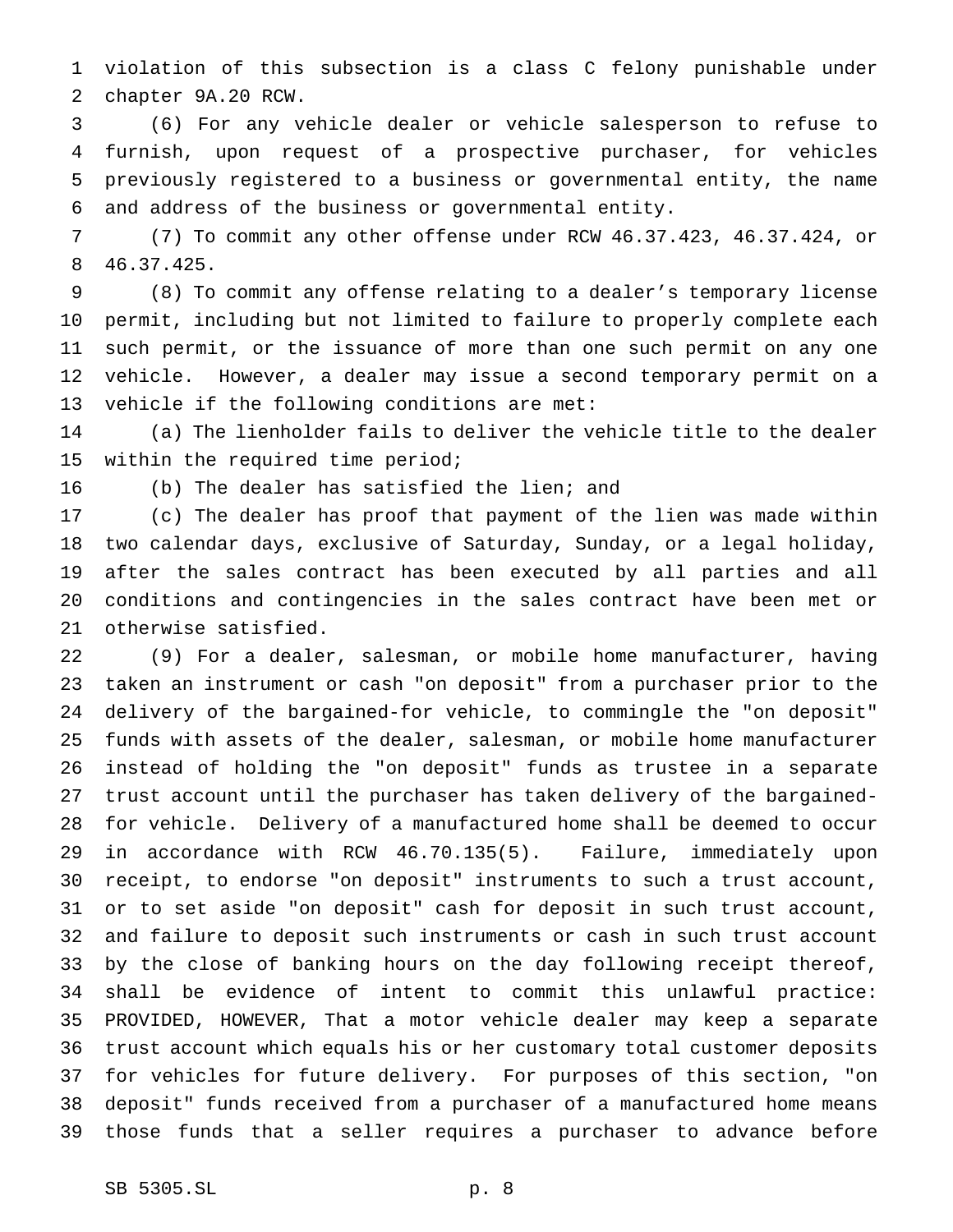ordering the manufactured home, but does not include any loan proceeds or moneys that might have been paid on an installment contract.

 (10) For a dealer or manufacturer to fail to comply with the obligations of any written warranty or guarantee given by the dealer or manufacturer requiring the furnishing of goods and services or repairs within a reasonable period of time, or to fail to furnish to a purchaser, all parts which attach to the manufactured unit including but not limited to the undercarriage, and all items specified in the terms of a sales agreement signed by the seller and buyer.

 (11) For a vehicle dealer to pay to or receive from any person, firm, partnership, association, or corporation acting, either directly or through a subsidiary, as a buyer's agent for consumers, any compensation, fee, purchase moneys or funds that have been deposited into or withdrawn out of any account controlled or used by any buyer's agent, gratuity, or reward in connection with the purchase or sale of a new motor vehicle.

 (12) For a buyer's agent, acting directly or through a subsidiary, to pay to or to receive from any motor vehicle dealer any compensation, fee, gratuity, or reward in connection with the purchase or sale of a new motor vehicle. In addition, it is unlawful for any buyer's agent to engage in any of the following acts on behalf of or in the name of the consumer:

 (a) Receiving or paying any purchase moneys or funds into or out of 24 any account controlled or used by any buyer's agent;

 (b) Signing any vehicle purchase orders, sales contract, odometer statements, or title documents, or having the name of the buyer's agent appear on the vehicle purchase order, sales contract, or title; or

 (c) Signing any other documentation relating to the purchase, sale, or transfer of any new motor vehicle.

 It is unlawful for a buyer's agent to use a power of attorney obtained from the consumer to accomplish or effect the purchase, sale, or transfer of ownership documents of any new motor vehicle by any means which would otherwise be prohibited under (a) through (c) of this subsection. However, the buyer's agent may use a power of attorney for physical delivery of motor vehicle license plates to the consumer.

 Further, it is unlawful for a buyer's agent to engage in any false, deceptive, or misleading advertising, disseminated in any manner whatsoever, including but not limited to making any claim or statement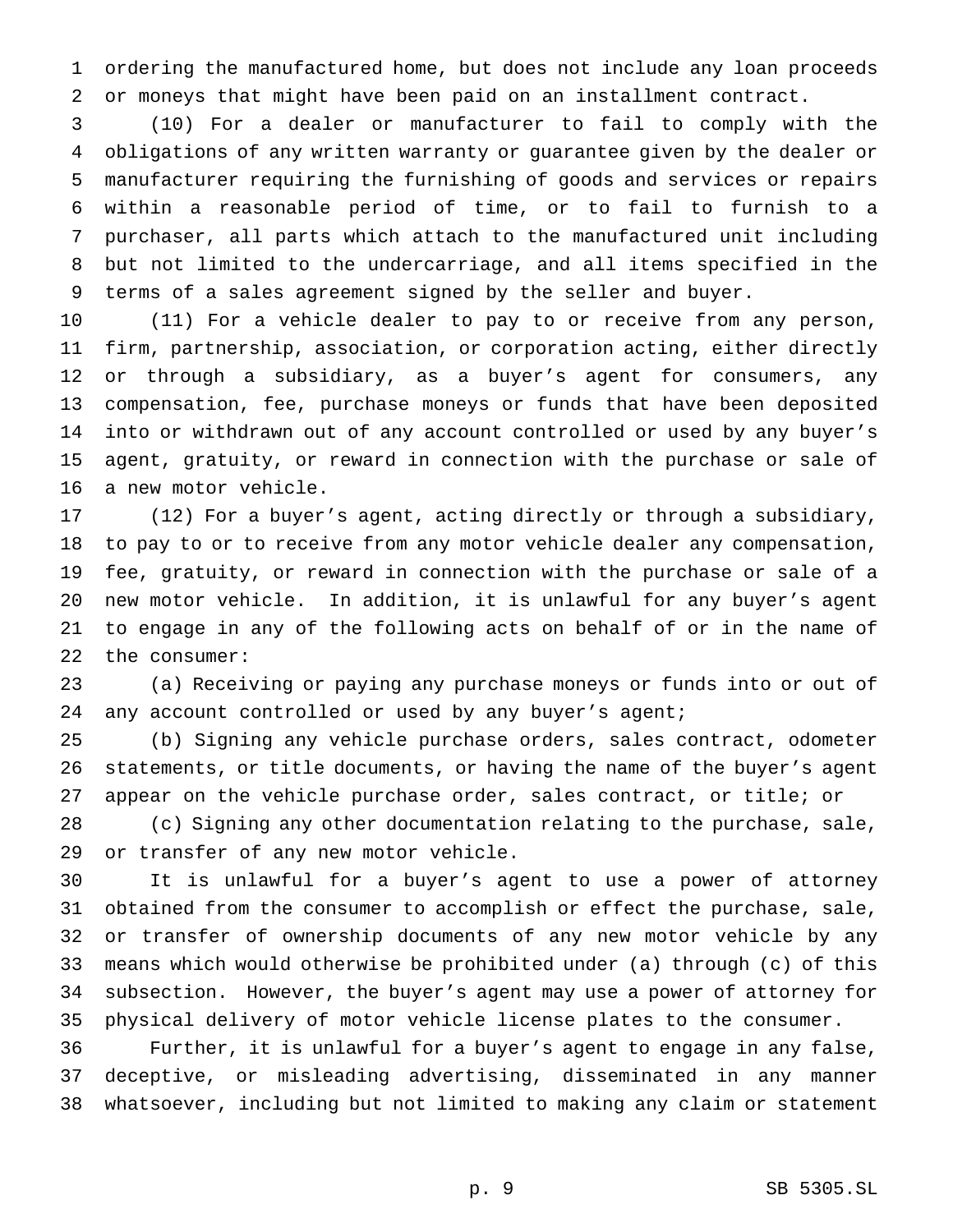that the buyer's agent offers, obtains, or guarantees the lowest price on any motor vehicle or words to similar effect.

 (13) For a buyer's agent to arrange for or to negotiate the purchase, or both, of a new motor vehicle through an out-of-state dealer without disclosing in writing to the customer that the new vehicle would not be subject to chapter 19.118 RCW. In addition, it is unlawful for any buyer's agent to fail to have a written agreement with 8 the customer that: (a) Sets forth the terms of the parties' agreement; (b) discloses to the customer the total amount of any fees or other compensation being paid by the customer to the buyer's agent for the agent's services; and (c) further discloses whether the fee or any portion of the fee is refundable. The department of licensing shall by December 31, 1996, in rule, adopt standard disclosure language for buyer's agent agreements under RCW 46.70.011, 46.70.070, and this section.

 (14) Being a manufacturer, other than a motorcycle manufacturer governed by chapter 46.94 RCW, to:

 (a) Coerce or attempt to coerce any vehicle dealer to order or accept delivery of any vehicle or vehicles, parts or accessories, or any other commodities which have not been voluntarily ordered by the vehicle dealer: PROVIDED, That recommendation, endorsement, exposition, persuasion, urging, or argument are not deemed to constitute coercion;

 (b) Cancel or fail to renew the franchise or selling agreement of any vehicle dealer doing business in this state without fairly compensating the dealer at a fair going business value for his or her capital investment which shall include but not be limited to tools, equipment, and parts inventory possessed by the dealer on the day he or she is notified of such cancellation or termination and which are still within the dealer's possession on the day the cancellation or termination is effective, if: (i) The capital investment has been entered into with reasonable and prudent business judgment for the purpose of fulfilling the franchise; and (ii) the cancellation or nonrenewal was not done in good faith. Good faith is defined as the duty of each party to any franchise to act in a fair and equitable manner towards each other, so as to guarantee one party freedom from coercion, intimidation, or threats of coercion or intimidation from the other party: PROVIDED, That recommendation, endorsement, exposition,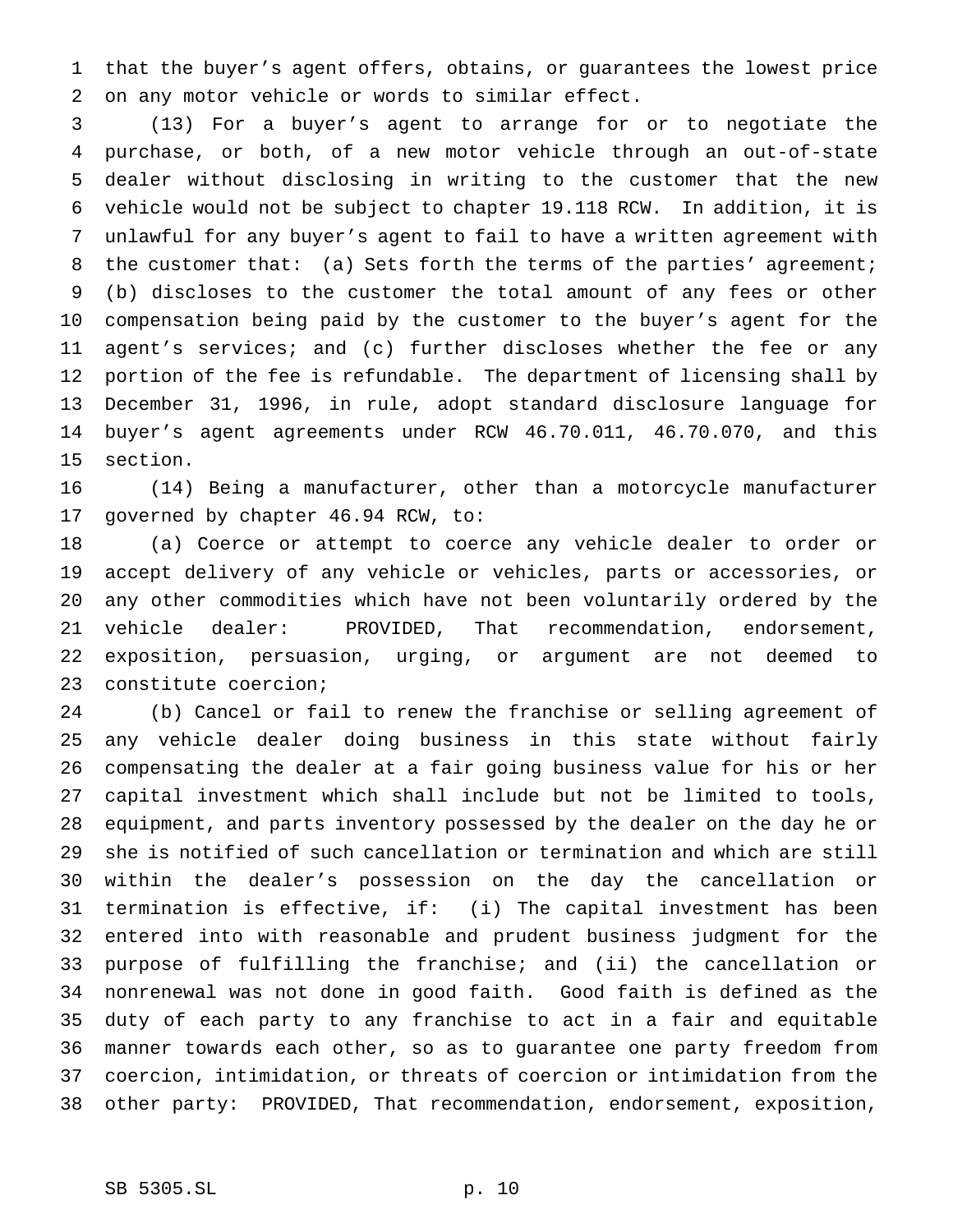persuasion, urging, or argument are not deemed to constitute a lack of good faith.

 (c) Encourage, aid, abet, or teach a vehicle dealer to sell vehicles through any false, deceptive, or misleading sales or financing practices including but not limited to those practices declared unlawful in this section;

 (d) Coerce or attempt to coerce a vehicle dealer to engage in any practice forbidden in this section by either threats of actual 9 cancellation or failure to renew the dealer's franchise agreement;

 (e) Refuse to deliver any vehicle publicly advertised for immediate delivery to any duly licensed vehicle dealer having a franchise or contractual agreement for the retail sale of new and unused vehicles sold or distributed by such manufacturer within sixty days after such dealer's order has been received in writing unless caused by inability to deliver because of shortage or curtailment of material, labor, transportation, or utility services, or by any labor or production difficulty, or by any cause beyond the reasonable control of the manufacturer;

 (f) To provide under the terms of any warranty that a purchaser of any new or unused vehicle that has been sold, distributed for sale, or transferred into this state for resale by the vehicle manufacturer may only make any warranty claim on any item included as an integral part of the vehicle against the manufacturer of that item.

 Nothing in this section may be construed to impair the obligations of a contract or to prevent a manufacturer, distributor, representative, or any other person, whether or not licensed under this chapter, from requiring performance of a written contract entered into with any licensee hereunder, nor does the requirement of such performance constitute a violation of any of the provisions of this section if any such contract or the terms thereof requiring performance, have been freely entered into and executed between the contracting parties. This paragraph and subsection (14)(b) of this section do not apply to new motor vehicle manufacturers governed by chapter 46.96 RCW.

 (15) Unlawful transfer of an ownership interest in a motor vehicle as defined in RCW 19.116.050.

 (16) To knowingly and intentionally engage in collusion with a registered owner of a vehicle to repossess and return or resell the vehicle to the registered owner in an attempt to avoid a suspended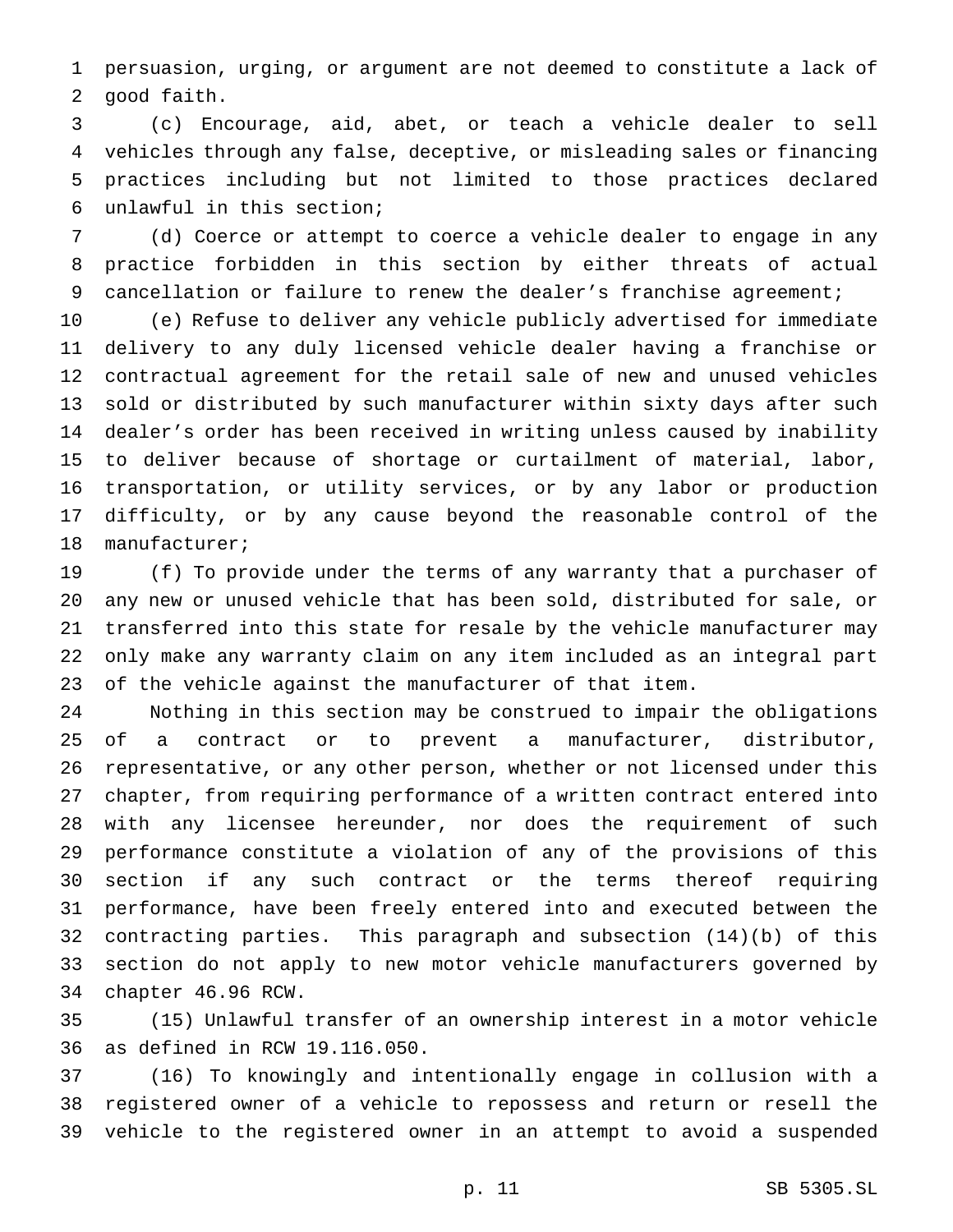license impound under chapter 46.55 RCW. However, compliance with 2 chapter ((62A.9)) 62A.9A RCW in repossessing, selling, leasing, or otherwise disposing of the vehicle, including providing redemption rights to the debtor, is not a violation of this section.

EXPLANATORY NOTE

 Chapter 62A.9 RCW was repealed in its entirety by 2000 c 250 s 9A-901, effective July 1, 2001. For later enactment, see chapter 62A.9A RCW.

 **Sec. 10.** RCW 46.79.010 and 1990 c 250 s 69 are each amended to read as follows:

 The definitions set forth in this section apply throughout this chapter unless the context indicates otherwise.

 (1) "Junk vehicle" means a motor vehicle certified under RCW 46.55.230 as meeting all the following requirements:

(a) Is three years old or older;

 (b) Is extensively damaged, such damage including but not limited to any of the following: A broken window or windshield or missing wheels, tires, motor, or transmission;

(c) Is apparently inoperable;

(d) Is without a valid, current registration plate;

 (e) Has a fair market value equal only to the value of the scrap in it.

 (2) "Scrap processor" means a licensed establishment that maintains a hydraulic baler and shears, or a shredder for recycling salvage.

 (3) "Demolish" means to destroy completely by use of a hydraulic baler and shears, or a shredder.

 (4) "Hulk hauler" means any person who deals in vehicles for the sole purpose of transporting and/or selling them to a licensed 29 ((motor)) vehicle wrecker or scrap processor in substantially the same form in which they are obtained. A hulk hauler may not sell second- hand motor vehicle parts to anyone other than a licensed vehicle wrecker or scrap processor, except for those parts specifically enumerated in RCW 46.79.020(2), as now or hereafter amended, which may 34 be sold to a licensed ((motor)) vehicle wrecker or disposed of at a public facility for waste disposal.

(5) "Director" means the director of licensing.

 (6) "Major component parts" include engines and short blocks, frames, transmissions or transfer cases, cabs, doors, front or rear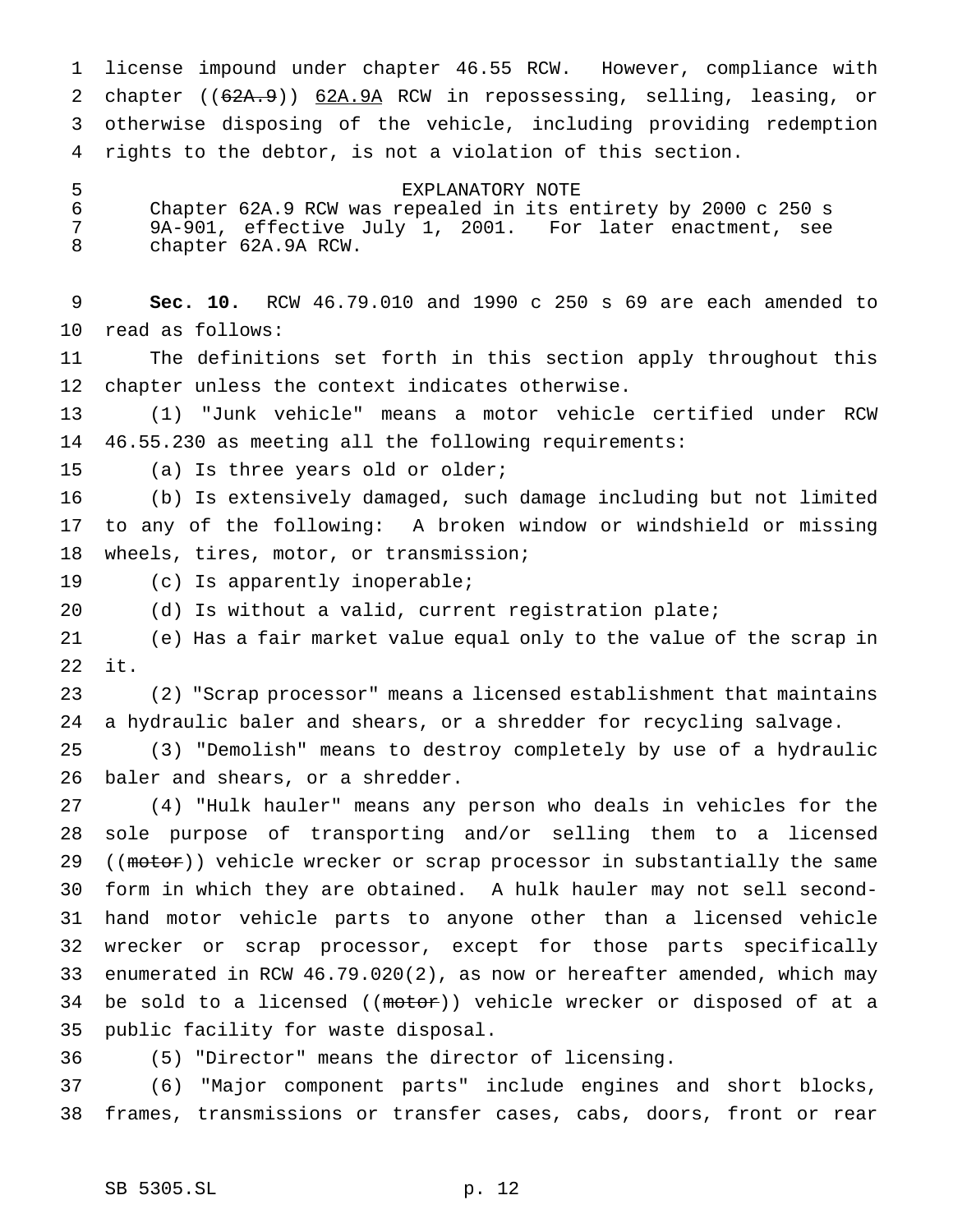differentials, front or rear clips, quarter panels or fenders, bumpers, truck beds or boxes, seats, and hoods.

 EXPLANATORY NOTE "Motor vehicle wrecker" was redesignated as "vehicle wrecker" by 1995 c 256.

 **Sec. 11.** RCW 46.79.020 and 1990 c 250 s 70 are each amended to read as follows:

 Any hulk hauler or scrap processor licensed under the provisions of this chapter may:

 (1) Notwithstanding any other provision of law, transport any flattened or junk vehicle whether such vehicle is from in state or out of state, to a scrap processor upon obtaining the certificate of title or release of interest from the owner or an affidavit of sale from the landowner who has complied with RCW 46.55.230. The scrap processor shall forward such document(s) to the department, together with a monthly report of all vehicles acquired from other than a licensed automobile wrecker, and no further identification shall be necessary. (2) Prepare vehicles and vehicle salvage for transportation and delivery to a scrap processor or vehicle wrecker only by removing the

- following vehicle parts:
- (a) Gas tanks;
- (b) Vehicle seats containing springs;
- (c) Tires;
- (d) Wheels;
- (e) Scrap batteries;

(f) Scrap radiators.

 Such parts may not be removed if they will be accepted by a scrap processor or wrecker. Such parts may be removed only at a properly zoned location, and all preparation activity, vehicles, and vehicle parts shall be obscured from public view. Storage is limited to two vehicles or the parts thereof which are authorized by this subsection, and any such storage may take place only at a properly zoned location. Any vehicle parts removed under the authority of this subsection shall be lawfully disposed of at or through a public facility or service for 35 waste disposal or by sale to a licensed ((motor)) vehicle wrecker.

 EXPLANATORY NOTE "Motor vehicle wrecker" was redesignated as "vehicle wrecker" by 1995 c 256.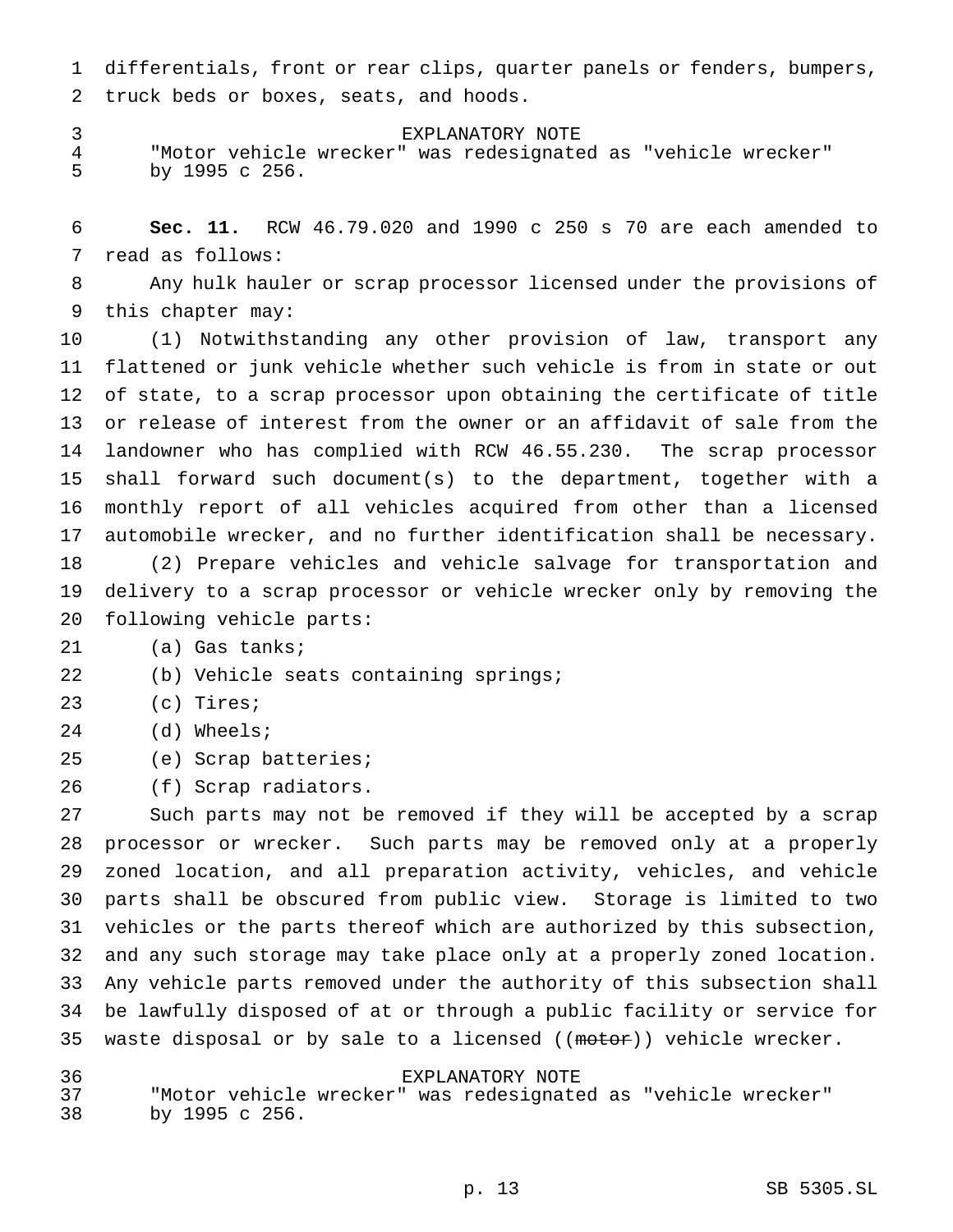**Sec. 12.** RCW 46.79.110 and 1983 c 142 s 7 are each amended to read as follows:

 Nothing contained in this chapter shall be construed to prohibit any individual not engaged in business as a hulk hauler or scrap 5 processor from towing any vehicle owned by him or her to any ((motor)) vehicle wrecker or scrap processor.

 EXPLANATORY NOTE "Motor vehicle wrecker" was redesignated as "vehicle wrecker" by 1995 c 256.

 **Sec. 13.** RCW 46.80.030 and 1990 c 250 s 72 are each amended to read as follows:

12 Application for a ((motor)) vehicle wrecker's license or renewal of a vehicle wrecker's license shall be made on a form for this purpose, furnished by the department of licensing, and shall be signed by the 15 ((motor)) vehicle wrecker or his authorized agent and shall include the following information:

17 (1) Name and address of the person, firm, partnership, association, 18 or corporation under which name the business is to be conducted;

 (2) Names and residence address of all persons having an interest in the business or, if the owner is a corporation, the names and 21 addresses of the officers thereof;

 (3) Certificate of approval of the chief of police of any city or town having a population of over five thousand persons and in all other instances a member of the Washington state patrol certifying that:

 (a) The applicant has an established place of business at the 26 address shown on the application, and;

 (b) In the case of a renewal of a vehicle wrecker's license, the applicant is in compliance with this chapter and the provisions of Title 46 RCW, relating to registration and certificates of title: PROVIDED, That the above certifications in any instance can be made by an authorized representative of the department of licensing;

(4) Any other information that the department may require.

 EXPLANATORY NOTE "Motor vehicle wrecker" was redesignated as "vehicle wrecker" by 1995 c 256.

 **Sec. 14.** RCW 47.46.040 and 1995 2nd sp.s. c 19 s 3 are each amended to read as follows: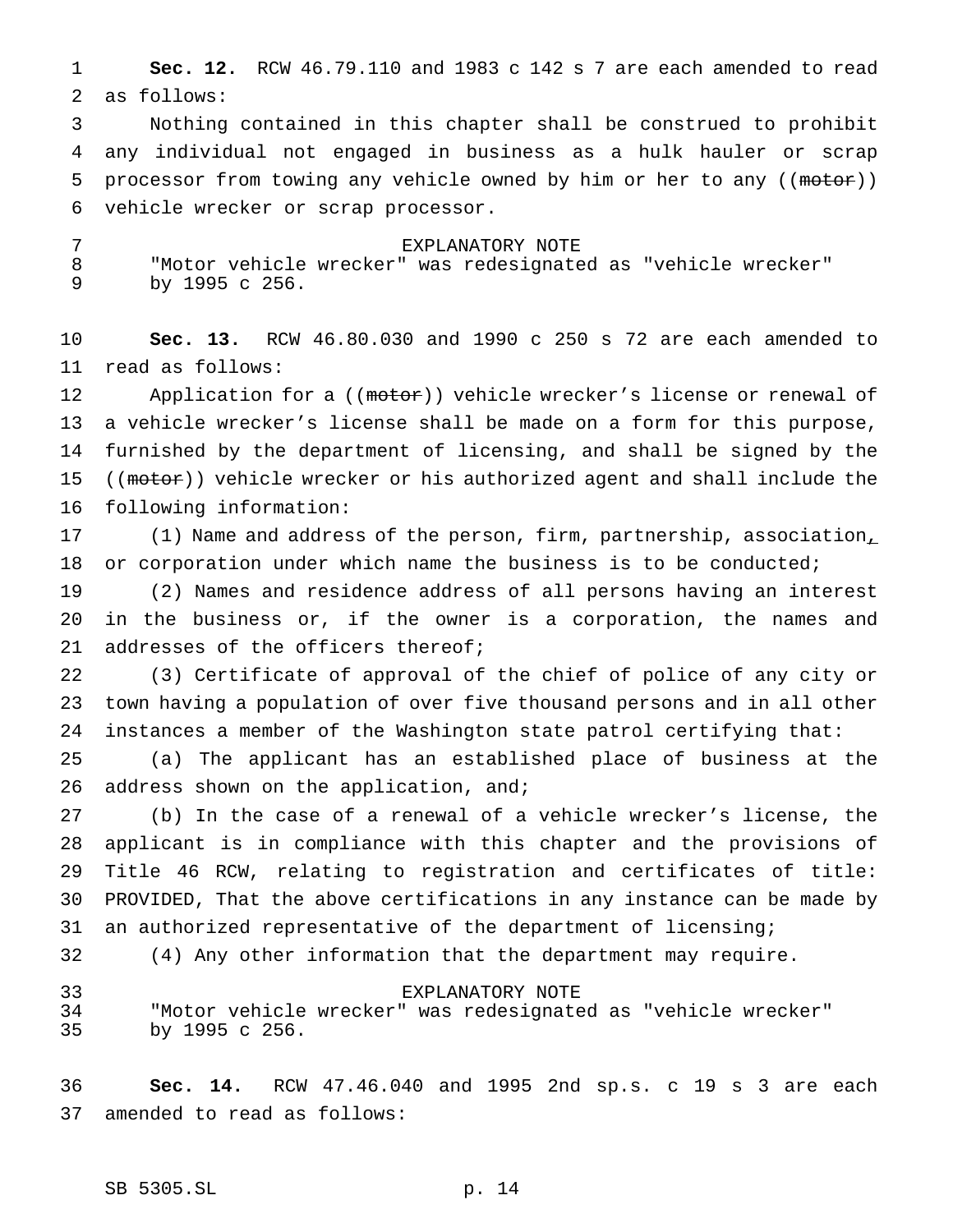(1) All projects designed, constructed, and operated under this authority must comply with all applicable rules and statutes in existence at the time the agreement is executed, including but not limited to the following provisions: Chapter 39.12 RCW, this title, RCW 41.06.380, chapter 47.64 RCW, RCW 49.60.180, and 49 C.F.R. Part 21. (2) The secretary or a designee shall consult with legal,

 financial, and other experts within and outside state government in the negotiation and development of the agreements.

 (3) Agreements shall provide for private ownership of the projects during the construction period. After completion and final acceptance of each project or discrete segment thereof, the agreement shall provide for state ownership of the transportation systems and facilities and lease to the private entity unless the state elects to provide for ownership of the facility by the private entity during the term of the agreement.

 The state shall lease each of the demonstration projects, or applicable project segments, to the private entities for operating purposes for up to fifty years.

 (4) The department may exercise any power possessed by it to facilitate the development, construction, financing operation, and maintenance of transportation projects under this chapter. Agreements for maintenance services entered into under this section shall provide for full reimbursement for services rendered by the department or other state agencies. Agreements for police services for projects, involving state highway routes, developed under agreements shall be entered into with the Washington state patrol. The agreement for police services shall provide that the state patrol will be reimbursed for costs on a comparable basis with the costs incurred for comparable service on other state highway routes. The department may provide services for which it is reimbursed, including but not limited to preliminary planning, environmental certification, and preliminary design of the demonstration projects.

 (5) The plans and specifications for each project constructed under this section shall comply with the department's standards for state projects. A facility constructed by and leased to a private entity is deemed to be a part of the state highway system for purposes of identification, maintenance, and enforcement of traffic laws and for the purposes of applicable sections of this title. Upon reversion of the facility to the state, the project must meet all applicable state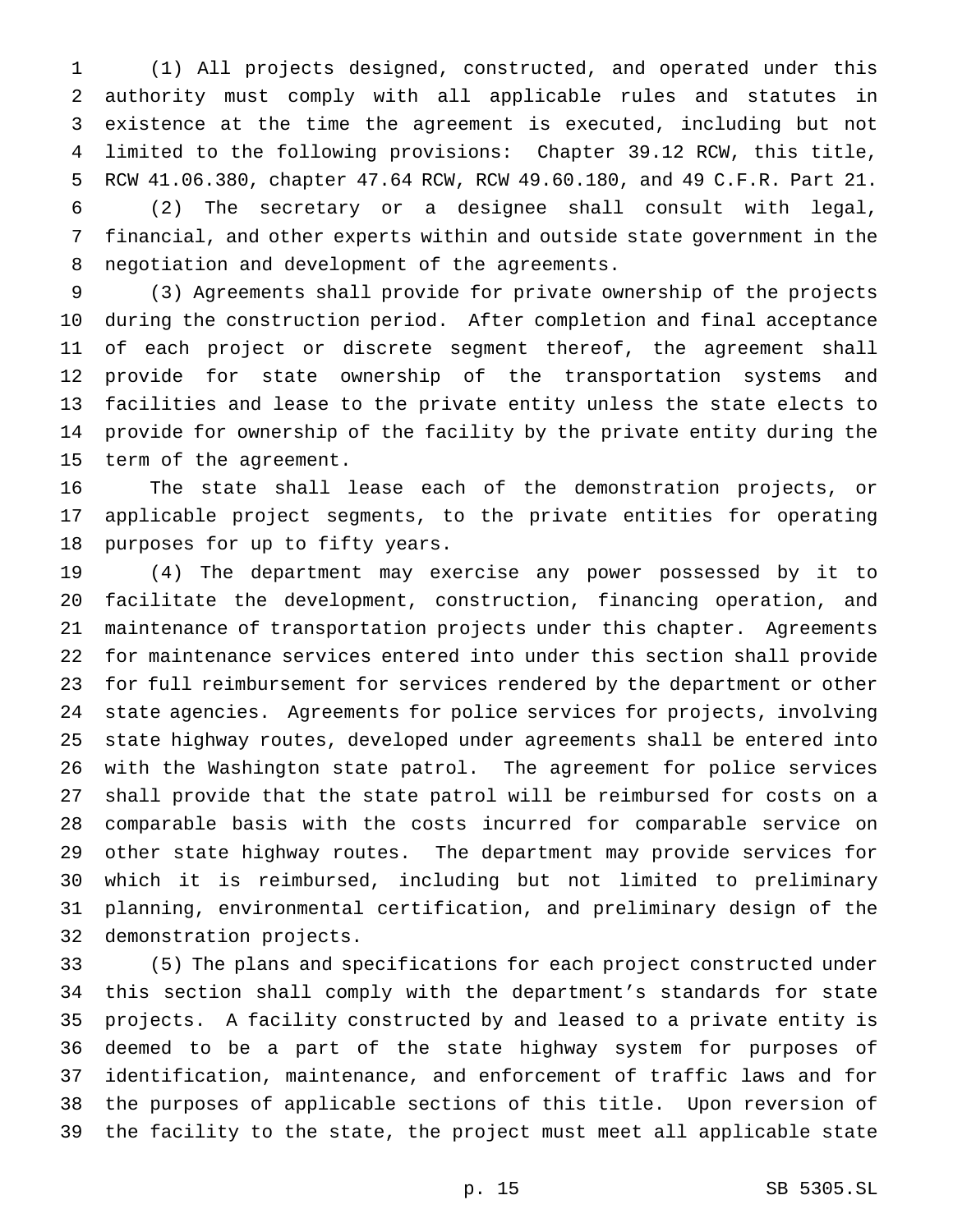standards. Agreements shall address responsibility for reconstruction or renovations that are required in order for a facility to meet all applicable state standards upon reversion of the facility to the state. (6) For the purpose of facilitating these projects and to assist the private entity in the financing, development, construction, and operation of the transportation systems and facilities, the agreements may include provisions for the department to exercise its authority, including the lease of facilities, rights of way, and airspace, exercise of the power of eminent domain, granting of development rights and opportunities, granting of necessary easements and rights of access, issuance of permits and other authorizations, protection from competition, remedies in the event of default of either of the parties, granting of contractual and real property rights, liability during construction and the term of the lease, authority to negotiate acquisition of rights of way in excess of appraised value, and any other provision deemed necessary by the secretary.

 (7) The agreements entered into under this section may include provisions authorizing the state to grant necessary easements and lease to a private entity existing rights of way or rights of way subsequently acquired with public or private financing. The agreements may also include provisions to lease to the entity airspace above or below the right of way associated or to be associated with the private entity's transportation facility. In consideration for the reversion rights in these privately constructed facilities, the department may negotiate a charge for the lease of airspace rights during the term of the agreement for a period not to exceed fifty years. If, after the expiration of this period, the department continues to lease these airspace rights to the private entity, it shall do so only at fair market value. The agreement may also provide the private entity the right of first refusal to undertake projects utilizing airspace owned by the state in the vicinity of the public-private project.

 (8) Agreements under this section may include any contractual provision that is necessary to protect the project revenues required to repay the costs incurred to study, plan, design, finance, acquire, build, install, operate, enforce laws, and maintain toll highways, bridges, and tunnels and which will not unreasonably inhibit or prohibit the development of additional public transportation systems and facilities. Agreements under this section must secure and maintain liability insurance coverage in amounts appropriate to protect the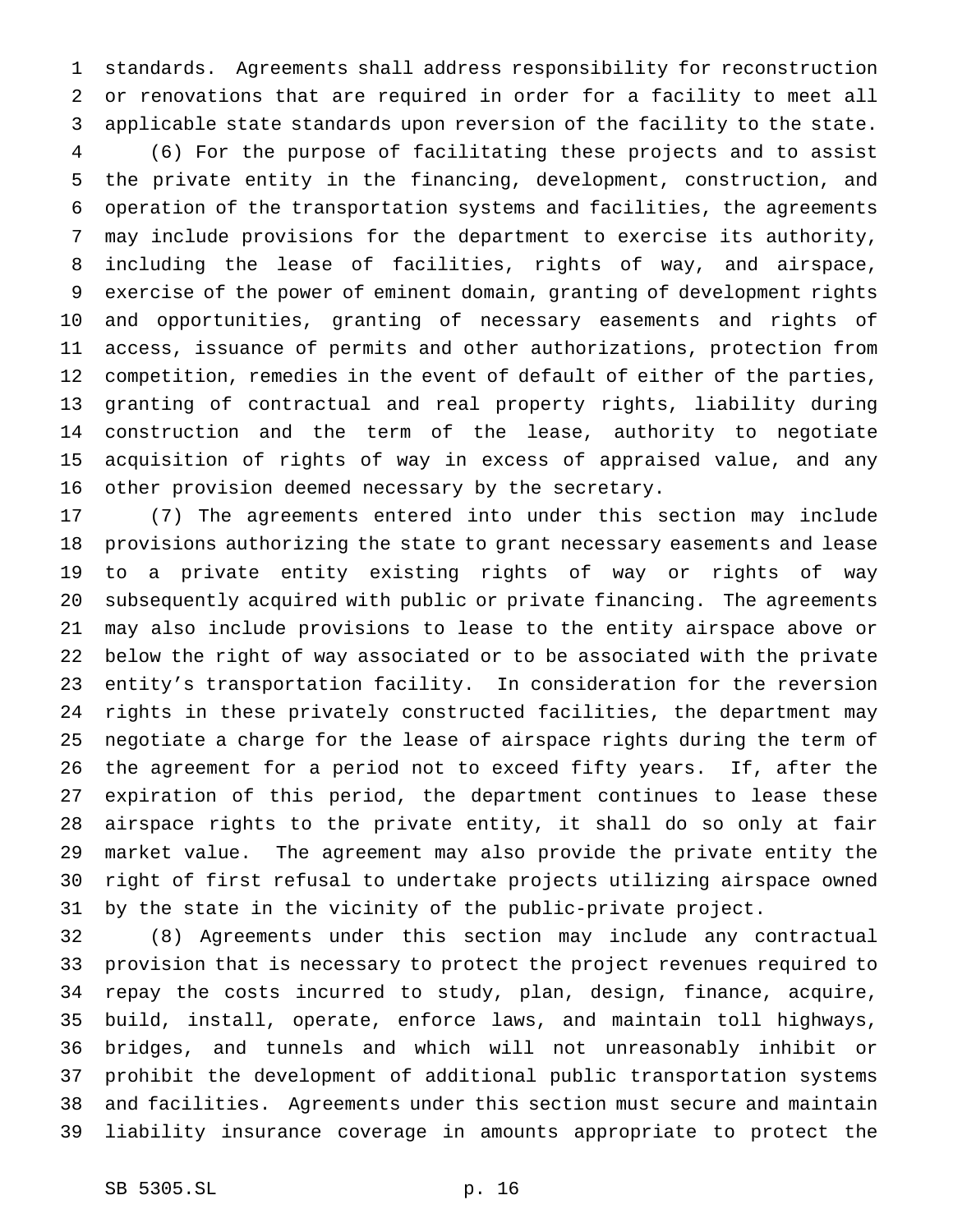project's viability and may address state indemnification of the private entity for design and construction liability where the state has approved relevant design and construction plans.

 (9) Agreements shall include a process that provides for public involvement in decision making with respect to the development of the projects.

 (10)(a) In carrying out the public involvement process required in subsection (9) of this section, the private entity shall proactively seek public participation through a process appropriate to the characteristics of the project that assesses and demonstrates public support among: Users of the project, residents of communities in the vicinity of the project, and residents of communities impacted by the project.

 (b) The private entity shall conduct a comprehensive public involvement process that provides, periodically throughout the development and implementation of the project, users and residents of communities in the affected project area an opportunity to comment upon key issues regarding the project including, but not limited to: (i) Alternative sizes and scopes; (ii) design; (iii) environmental 20 assessment; (iv) right of way and access plans; (v) traffic impacts; (vi) tolling or user fee strategies and tolling or user fee ranges; (vii) project cost; (viii) construction impacts; (ix) facility operation; and (x) any other salient characteristics.

 (c) If the affected project area has not been defined, the private entity shall define the affected project area by conducting, at a minimum: (i) A comparison of the estimated percentage of residents of communities in the vicinity of the project and in other communities impacted by the project who could be subject to tolls or user fees and the estimated percentage of other users and transient traffic that could be subject to tolls or user fees; (ii) an analysis of the anticipated traffic diversion patterns; (iii) an analysis of the potential economic impact resulting from proposed toll rates or user fee rates imposed on residents, commercial traffic, and commercial 34 entities in communities in the vicinity of and impacted by the project; (iv) an analysis of the economic impact of tolls or user fees on the price of goods and services generally; and (v) an analysis of the relationship of the project to state transportation needs and benefits. The agreement may require an advisory vote by users of and residents in the affected project area.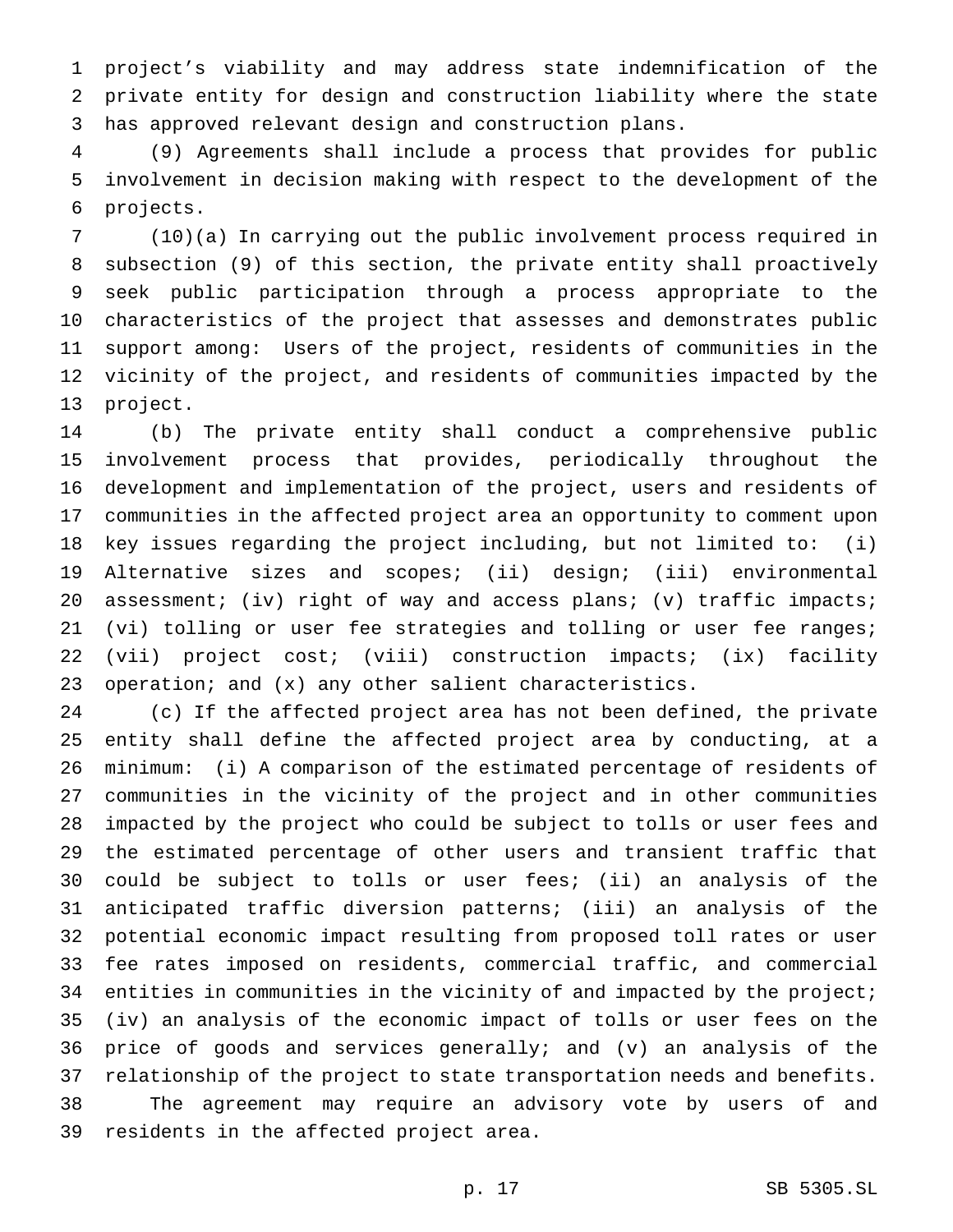(d) In seeking public participation, the private entity shall establish a local involvement committee or committees comprised of residents of the affected project area, individuals who represent cities and counties in the affected project area, organizations formed to support or oppose the project, if such organizations exist, and users of the project. The private entity shall, at a minimum, establish a committee as required under the specifications of RCW  $47.46.030((\leftarrow 5))$   $(6)(b)$  (ii) and (iii) and appointments to such committee shall be made no later than thirty days after the project area is defined.

 (e) Local involvement committees shall act in an advisory capacity to the department and the private entity on all issues related to the development and implementation of the public involvement process established under this section.

 (f) The department and the private entity shall provide the legislative transportation committee and local involvement committees with progress reports on the status of the public involvement process including the results of an advisory vote, if any occurs.

 (11) Nothing in this chapter limits the right of the secretary and his or her agents to render such advice and to make such recommendations as they deem to be in the best interests of the state and the public.

#### EXPLANATORY NOTE

 RCW 47.46.030 was amended by 1996 c 280 s 1, changing subsection (5)(b)(ii) and (iii) to subsection (6)(b)(ii) and (iii).

 **Sec. 15.** RCW 82.80.020 and 2000 c 103 s 20 are each amended to read as follows:

 (1) The legislative authority of a county, or subject to subsection (7) of this section, a qualifying city or town located in a county that has not imposed a fifteen-dollar fee under this section, may fix and impose an additional fee, not to exceed fifteen dollars per vehicle, for each vehicle that is subject to license fees under RCW ( $(46.16.060)$ )  $46.16.0621$  and for each vehicle that is subject to RCW 46.16.070 with an unladen weight of six thousand pounds or less, and that is determined by the department of licensing to be registered within the boundaries of the county.

 (2) The department of licensing shall administer and collect the fee. The department shall deduct a percentage amount, as provided by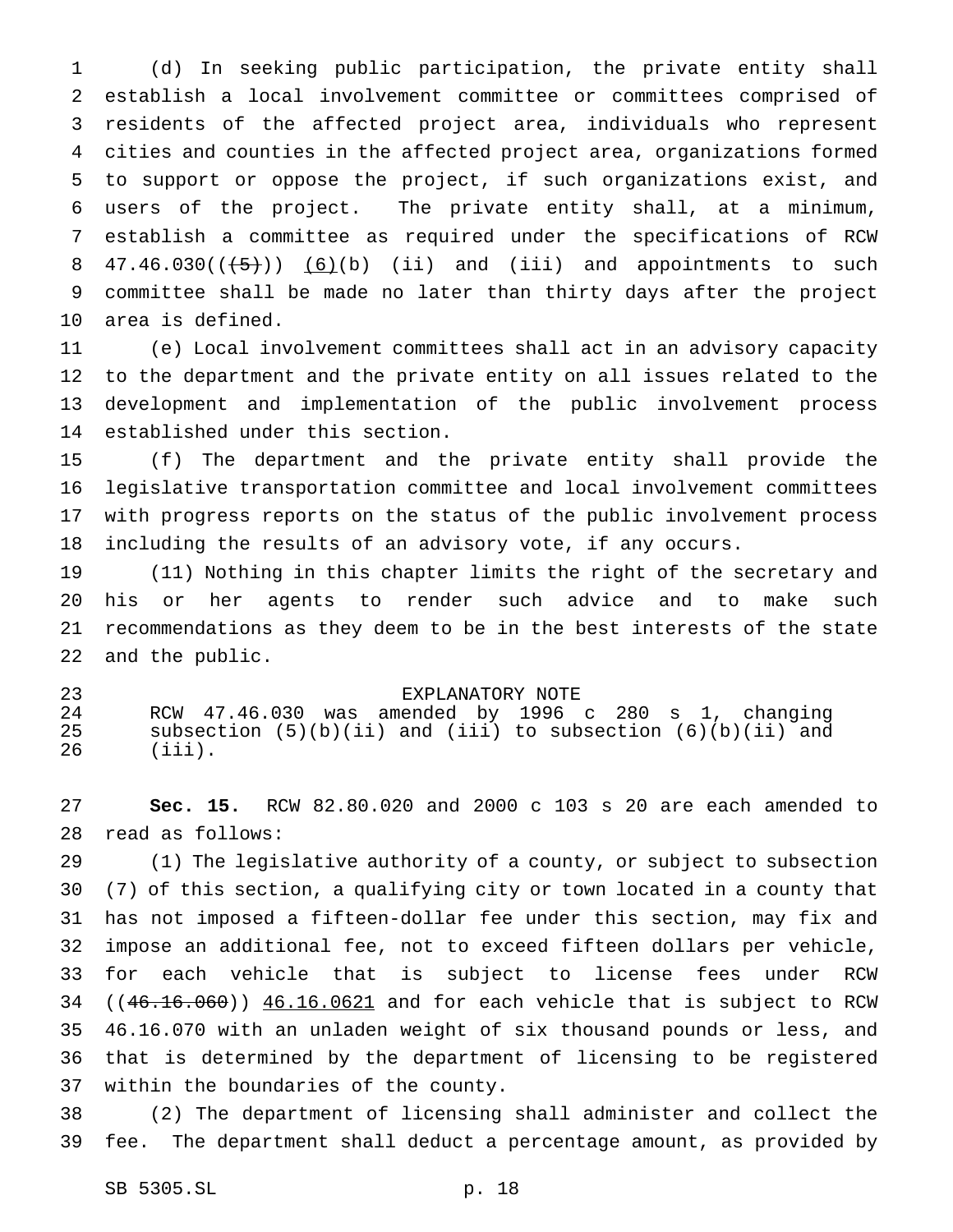contract, not to exceed two percent of the taxes collected, for administration and collection expenses incurred by it. The remaining proceeds shall be remitted to the custody of the state treasurer for monthly distribution under RCW 82.80.080.

 (3) The proceeds of this fee shall be used strictly for transportation purposes in accordance with RCW 82.80.070.

 (4) A county or qualifying city or town imposing this fee or initiating an exemption process shall delay the effective date at least six months from the date the ordinance is enacted to allow the department of licensing to implement administration and collection of or exemption from the fee.

 (5) The legislative authority of a county or qualifying city or town may develop and initiate an exemption process of the fifteen dollar fee for the registered owners of vehicles residing within the boundaries of the county or qualifying city or town: (a) Who are sixty-one years old or older at the time payment of the fee is due and whose household income for the previous calendar year is less than an amount prescribed by the county or qualifying city or town legislative authority; or (b) who have a physical disability.

 (6) The legislative authority of a county or qualifying city or town shall develop and initiate an exemption process of the fifteen- dollar fee for vehicles registered within the boundaries of the county that are licensed under RCW 46.16.374.

 (7) For purposes of this section, a "qualifying city or town" means a city or town residing within a county having a population of greater than seventy-five thousand in which is located all or part of a national monument. A qualifying city or town may impose the fee authorized in subsection (1) of this section subject to the following conditions and limitations:

 (a) The city or town may impose the fee only if authorized to do so by a majority of voters voting at a general or special election on a proposition for that purpose. At a minimum, the ballot measure shall contain: (i) A description of the transportation project proposed for funding, properly identified by mileposts or other designations that specify the project parameters; (ii) the proposed number of months or years necessary to fund the city or town's share of the project cost; and (iii) the amount of fee to be imposed for the project.

 (b) The city or town may not impose a fee that, if combined with the county fee, exceeds fifteen dollars. If a county imposes or